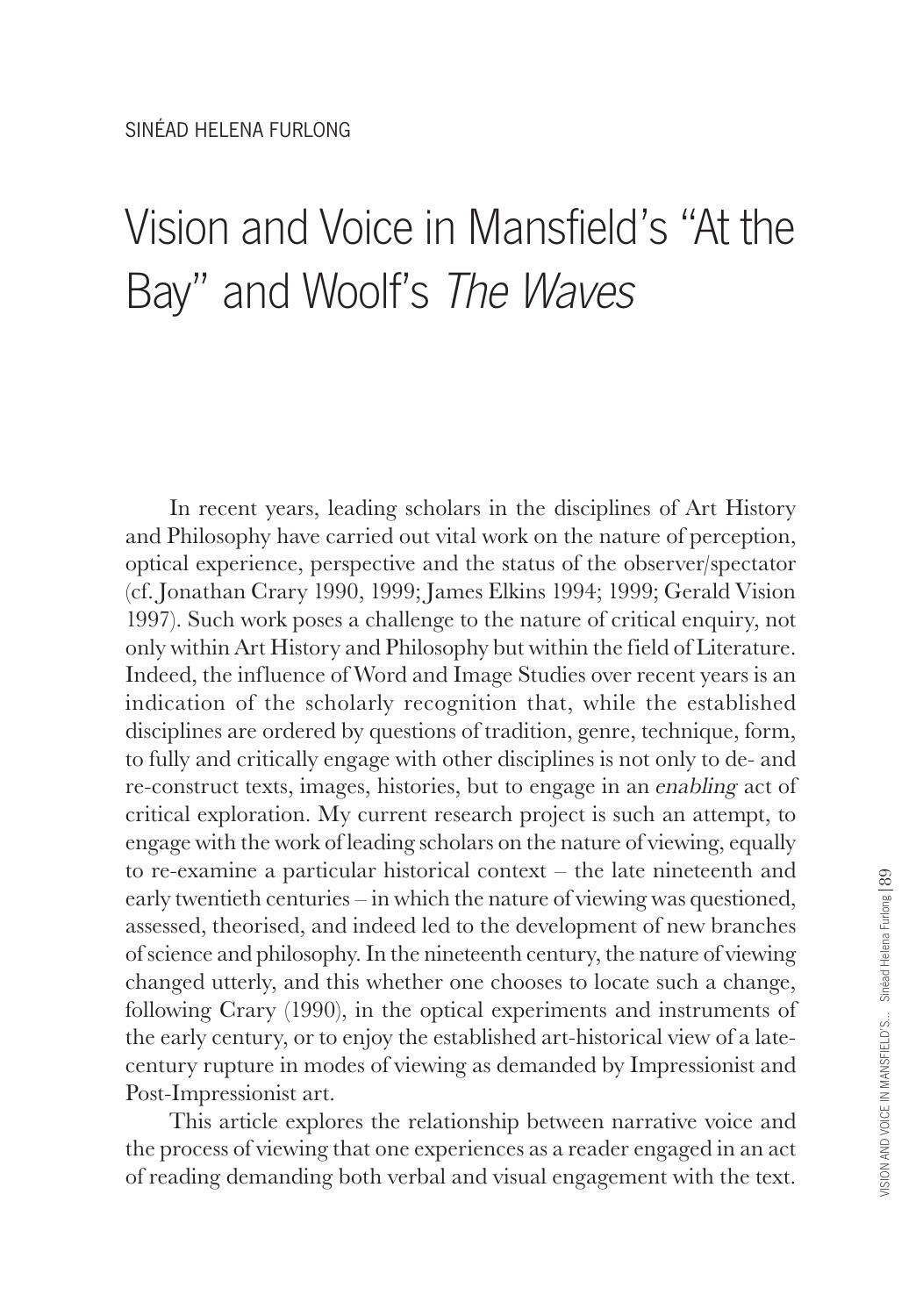Both Mansfield and Woolf explored the ways in which the text engages the reader's imaginative perception of a narrative visual "reality". In this, they were responding to new modes of representation created by aesthetic practice of the late nineteenth- and early twentieth centuries, principally in France. Thus, the construction of the visual in their works of fiction reveals diverse aesthetic influences: their individual narrative styles reveal impressionist, expressionist, fauvist traits. Equally they were concerned with the recording of sensation and perception: what is perception and how do we feel? Mansfield was less discursive than Woolf in this respect, not seeking to describe in verbal terms the relaying of sensation, merely seeking to show it; her lightness of touch in this respect enables the reader to ask how and why s/he is experiencing a scene through the eyes of a child, for example, before a subsequent episode presents a different, adult, apprehension of the world. Their fiction was thus influenced equally by scientific advances in the relatively new fields of physiology and psychology of the period. This article offers an analysis of the role of vision and voice in the formation of narrative identity, and asks questions about the ways in which we as readers come to experience a text; how do we draw on our own experience as we participate in an act of reading; how does voice influence our understanding of a work of fiction; how does vision impact on our participation in making sense of a text; ultimately, how is visual perception realised in a work of verbal art?

While entirely different in form and preoccupation, Mansfield's "At the Bay" (1922) and Woolf's The Waves (1931) are ordered by passages describing the passing of time, of a day at the sea, from sunrise to sunset. "At the Bay" is the story of a day in the life of the Burnell family one summer; The Waves an attempt at grasping – and by grasping through language, writing – the story (Bernard's story) of six lives. Before I proceed, a brief comment on the form that this article will take. The first section presents the variety of visual and verbal focus in "At the Bay" through close analysis of the text; the second section, concerned with The Waves, is self-consciously more discursive, positing an individual negotiation of Woolf's text and its preoccupation with the very concept of the individual, of identity.

In "At the Bay", Mansfield manipulates narrative voice in order to introduce the reader to the New Zealand location and the Burnell household, to make familiar, to draw us in, to show us how wonderful and sparkling the day is; to show how the children experience life differently from the grown ups, whether through perception, fear,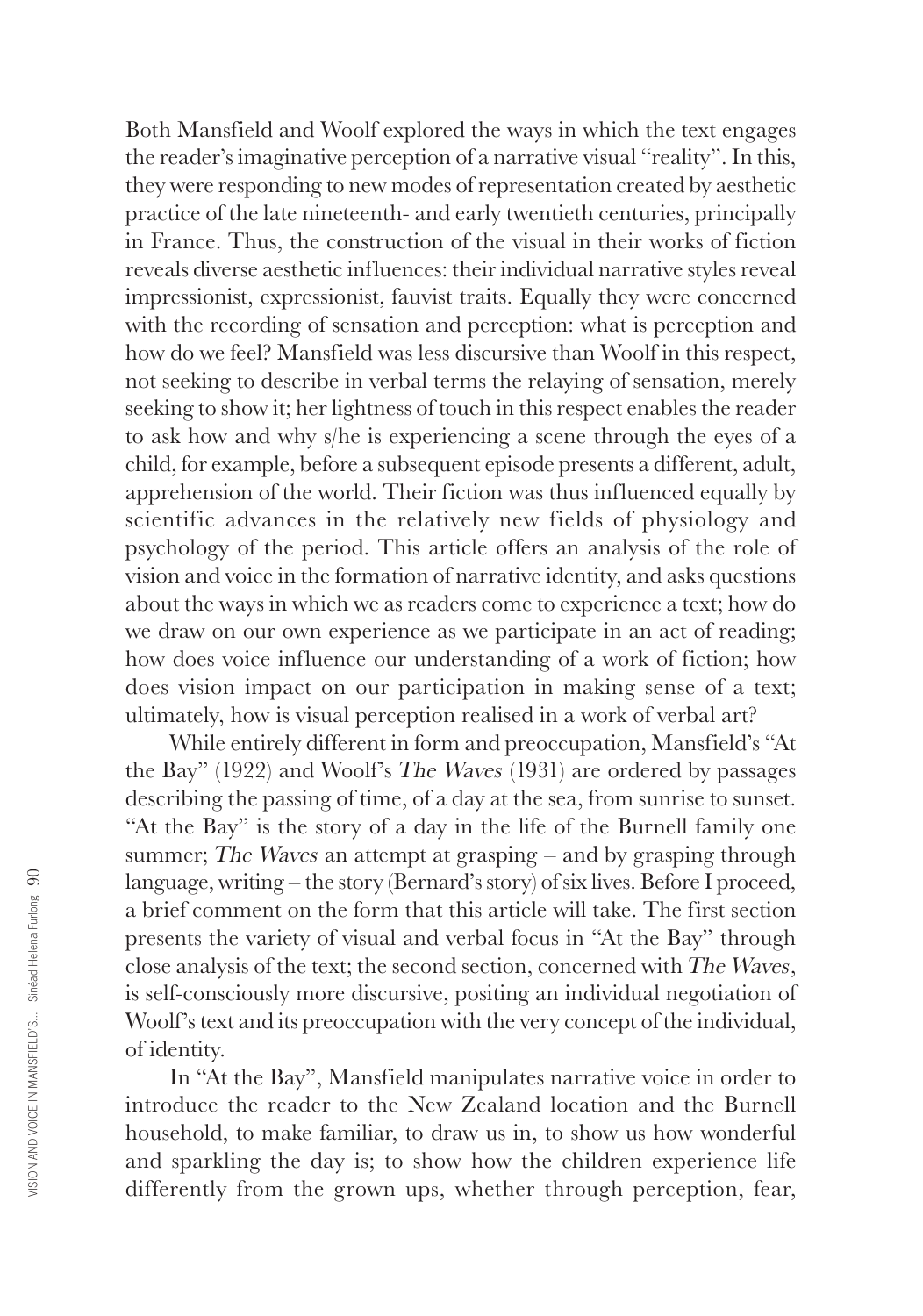incomplete mastery of a situation or lack of language, and then how the adults view, perceive, deal with one another and their own attempts to live life, now that they are grown, and everything should seem straightforward, even though this is rarely the case. "At the Bay" is set at Muritai or Day's Bay, on the eastern side of Wellington harbour, where Mansfield and her family spent summer holidays, and Mansfield makes the exotic New Zealand landscape familiar to us by describing it as a child would, simply naming plants without giving explanations or alluding to their strangeness or inherently exotic quality. We are paradoxically therefore immediately experiencing the new and the familiar, and this was a professed aim of Mansfield:

I have tried to make it as familiar to "you" as it is to me. You know the marigolds? You know those pools in the rocks? You know the mousetrap on the wash house window sill? And, too, one tries to go deep – to speak to the secret self we all have – to acknowledge that.

(Mansfield: Collected Letters 4: 278)

Very early morning. The sun was not yet risen, and the whole of Crescent Bay was hidden under a white sea-mist. The big bush-covered hills at the back were smothered. You could not see where they ended and the paddocks and bungalows began. The sandy road was gone and the paddocks and bungalows the other side of it; there were no white dunes covered with reddish grass beyond them; there was nothing to mark which was beach and where was the sea. A heavy dew had fallen. The grass was blue. Big drops hung on the bushes and just did not fall; the silvery, fluffy toi-toi was limp on its long stalks, and all the marigolds and the pinks in the bungalow gardens were bowed to the earth with wetness. Drenched were the cold fuchsias, round pearls of dew lay on the flat nasturtium leaves. It looked as though the sea had beaten up softly in the darkness, as though one immense wave had come rippling, rippling – how far? Perhaps if you had waked up in the middle of the night you might have seen a big fish flicking in at the window and gone again…. (Mansfield 1981: 205)

Mansfield's enthusiasm immerses us in the scene  $-d$ renched  $-$  a rhetorical question involves us directly – how far? – we don't know, but we can only imagine, we respond, making the scene our own. We find ourselves suddenly "outside Mrs Stubb's shop" – we know it is hers even as it appears in the text and in our mind's eye. We agree with the narrator, it was marvellous… We smell the leaves, feel the breeze, look in every direction, and are delighted to be At the Bay. The story is divided into thirteen sections of unequal length; each has its own distinct character and use of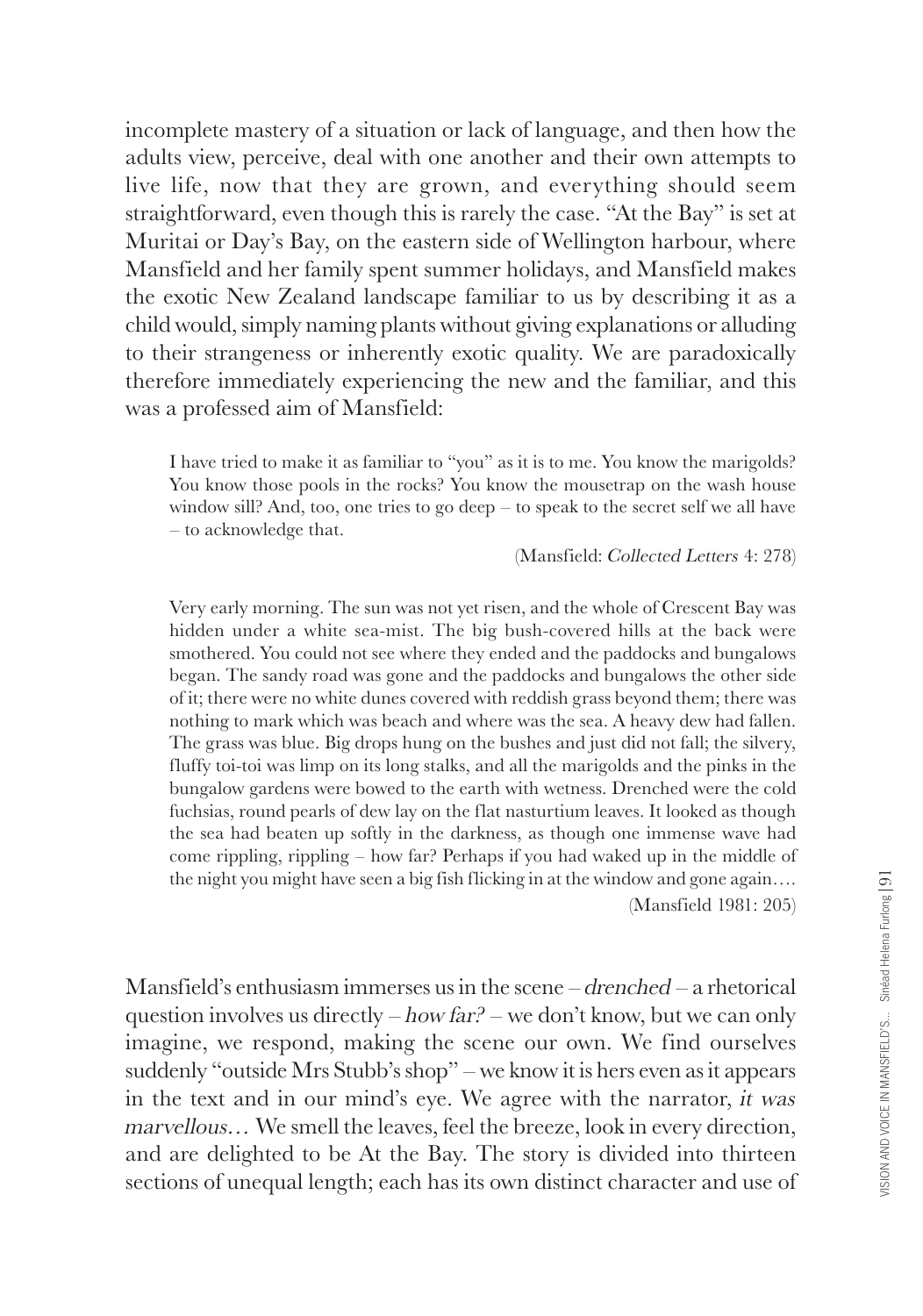narrative voice. From the opening sequence almost, cinematic in its use of panorama and zooming-in features, we are plunged in the second section into the action of the morning at the bay, with the morning bathe, a sprint to the sea:

A few moments later the back door of one of the bungalows opened, and a figure in a broad-striped bathing suit flung down the paddock, cleared the stile, rushed through the tussock grass into the hollow, staggered up the sandy hillock, and raced for dear life over the big porous stones, over the cold, wet pebbles, on to the hard sand that gleamed like oil. Splish-Splosh! Splish-Splosh! The water bubbled round his legs as Stanley Burnell waded out exulting. First man in as usual! He'd beaten them all again.

(Mansfield 1981: 208)

Stanley Burnell, introduced in the first multi-claused, pulsing sentence, is the father of the family, a figure who is both loved and feared for his conventional "masculinity" in the otherwise largely female household (the only other male is the baby, referred to as "the boy"). In section three, up at the house, we are plunged into the ordered chaos of the morning routine, as Mansfield shows us three little girls, Isabel, Kezia and Lottie, parading in with father's breakfast, their grandma, Mrs Fairfield, guiding the procession, Aunt Beryl and the servant-girl Alice dutifully attending, all of whom have their own voices and identities as subsequent sections reveal. All is action as Stanley attempts to get ready to leave the house, and the palpable sense of relief as he does finally depart is conveyed by the women's reactions, the relief in their voices, and impressed on the reader by Mansfield as narrator:

Oh the relief, the difference it made to have the man out of the house. Their very voices were changed as they called to one another; they sounded warm and loving and as if they shared a secret. Beryl went over to the table. 'Have another cup of tea, mother. It's still hot.' She wanted, somehow, to celebrate the fact that they could do what they liked now. There was no man to disturb them; the whole perfect day was theirs.

'No thank you, child,' said old Mrs Fairfield, but the way at that moment she tossed the boy up and said 'a-goos-a-goos-a-ga!' to him meant that she felt the same. The little girls ran into the paddock like chickens let out of a coop.

Even Alice, the servant-girl, washing up the dishes in the kitchen, caught the infection and used the precious tank water in a perfectly reckless fashion.

'Oh, these men!' said she, and she plunged the teapot into the bowl and held it under the water even after it had stopped bubbling, as if it too was a man and drowning was too good for them.

(Mansfield 1981: 213)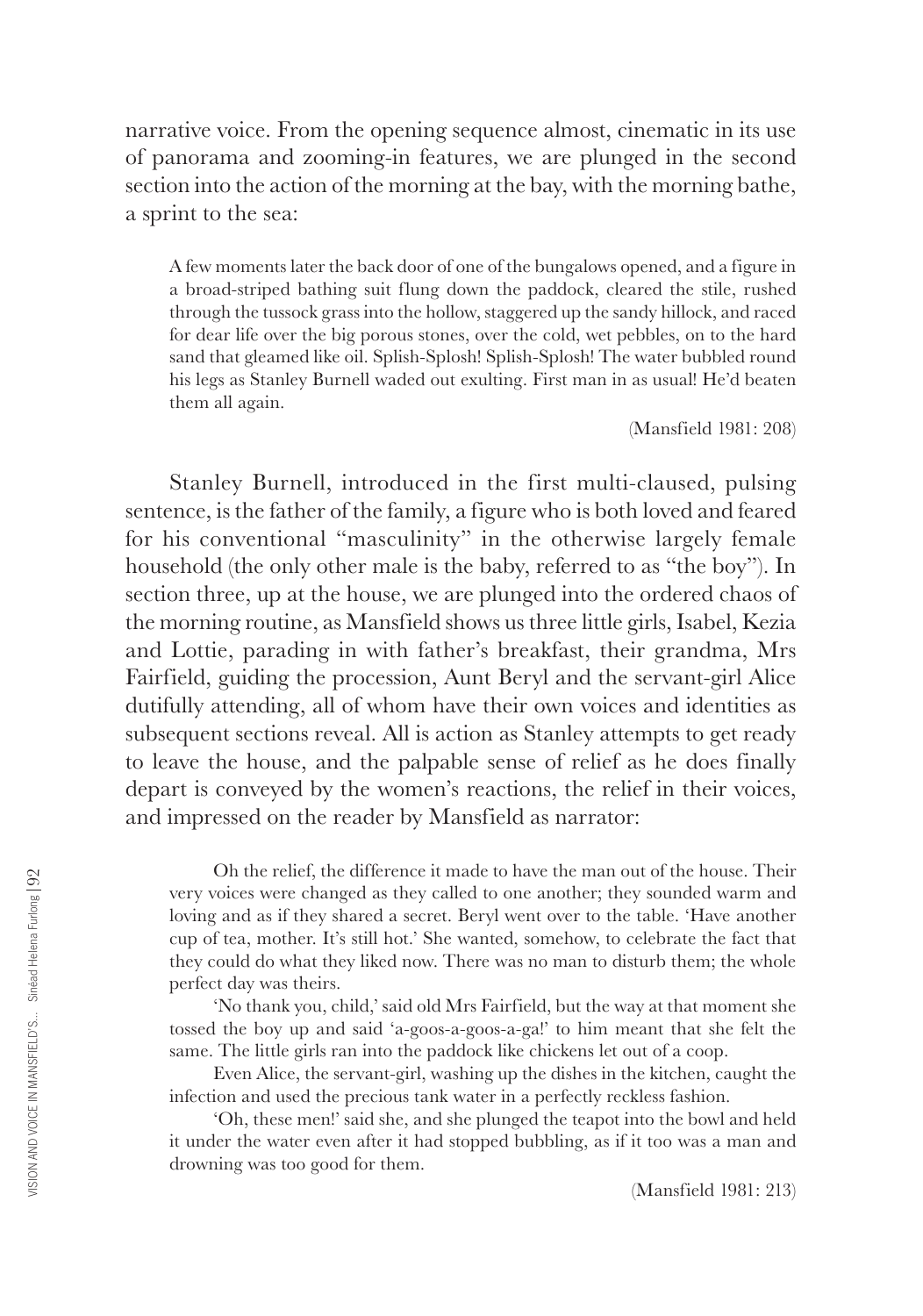The fourth section has the reader outside with the girls, ready to experience the adventures of the day before them. To begin with, stile climbing:

'Wait for me, Isa-bel! Kezia, wait for me!'

There was poor little Lottie, left behind again, because she found it so fearfully hard to get over the stile by herself. When she stood on the first step her knees began to wobble; she grasped the post. Then you had to put one leg over. But which leg? She never could decide. And when she did finally put one leg over with a sort of stamp of despair – then the feeling was awful. She was half in the paddock still and half in the tussock grass. She clutched the post desperately and lifted up her voice. 'Wait for me!'

'No, don't you wait for her, Kezia!' said Isabel. 'She's such a little silly. She's always making such a fuss. Come on!' And she tugged Kezia's jersey. 'You can use my bucket if you come with me, 'she said kindly. 'It's bigger than yours.' But Kezia couldn't leave Lottie all by herself. She ran back to her. By this time Lottie was very red in the face and breathing heavily.

'Here, put your other foot over, 'said Kezia.

Lottie looked down at Kezia as if from a mountain height.

'Here where my hand is.' Kezia patted the place.

'Oh, there do you mean?' Lottie gave a deep sigh and put the second foot over.

'Now – sort of turn round and sit down and slide, 'said Kezia.

'But there's nothing to sit down on, Kezia,' said Lottie.

She managed it at last, and once it was over she shook herself and began to beam.

'I'm getting better at climbing over stiles, aren't I, Kezia?' Lottie's was a very hopeful nature.

(Mansfield 1981: 213-14)

Again, there is Mansfield as narrator filling us in, making this scene one of many with which we too are becoming familiar as a member of the household on this day, this perfect morning as Mrs Fairfield calls it. The stile safely negotiated, the girls climb the hill to the top. The narrative viewpoint suddenly changes, from close to, we are distanced, we become omniscient, we watch with Mansfield as the girls finish their climb, as they survey the scene, deciding where to go to on the beach below; we see them from behind, suddenly they are "minute puzzled explorers":

The pink and the blue sunbonnet followed Isabel's bright red sunbonnet up that sliding, slipping hill. At the top they paused to decide where to go and to have a good stare at who was there already. Seen from behind, standing against the skyline, gesticulating largely with their spades, they looked like minute puzzled explorers.

(Mansfield 1981: 214)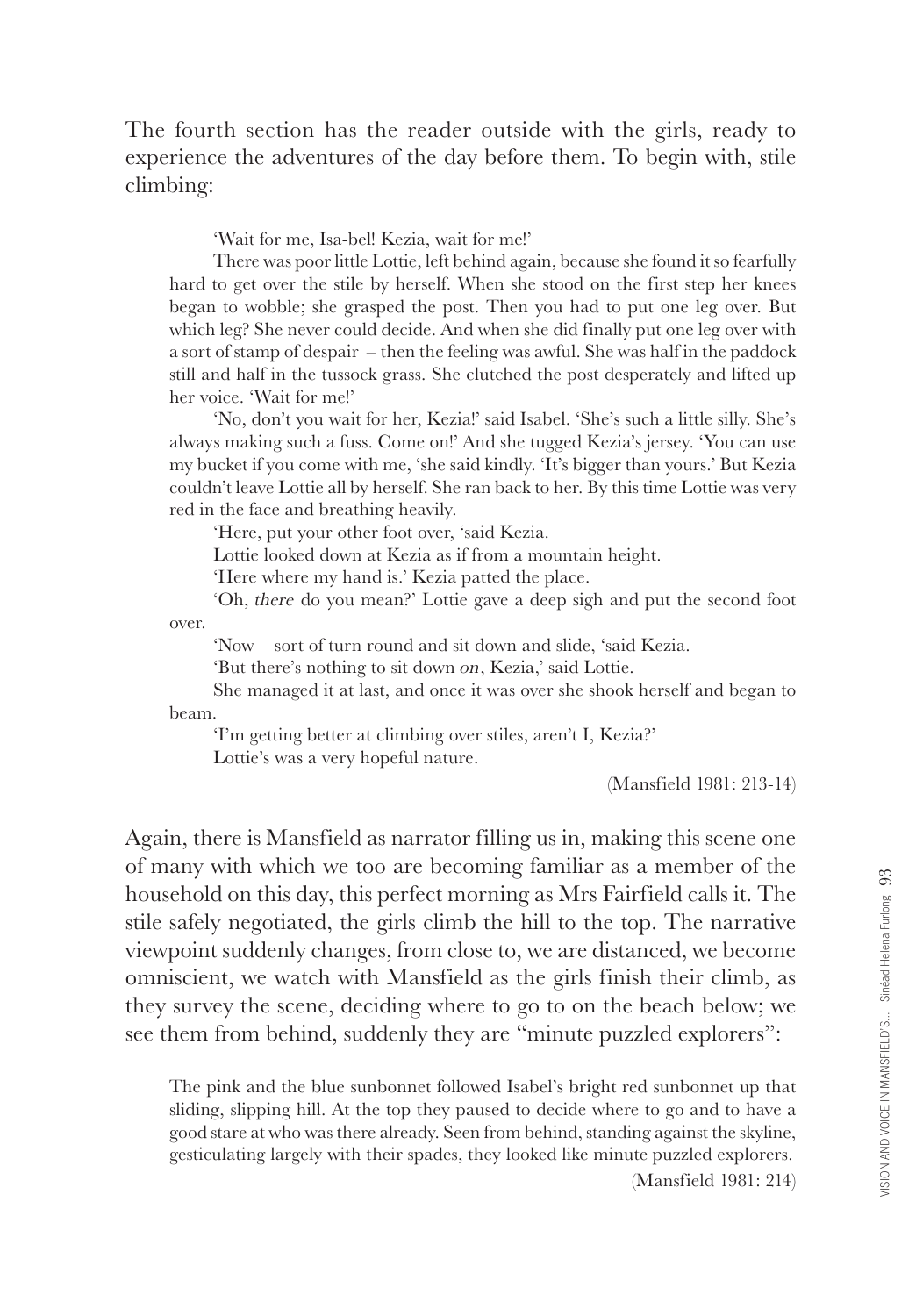At the beach, the girls meet their cousins, Pip and Rags and are shown "a lovely green thing", probably a piece of sea-polished glass, which Pip calls a "nemeral":

And his hand opened; he held up to the light something that flashed, that winked, that was a most lovely green.

'It's a nemeral, 'said Pip solemnly.

'Is it really, Pip?' Even Isabel was impressed.

The lovely green thing seemed to dance in Pip's fingers. Aunt Beryl had a nemeral in a ring, but it was a very small one. This one was as big as a star ands far more beautiful.

(Mansfield 1981: 216)

The fifth section shows us late morning on the beach; the social structure of Bay society is depicted with detached amusement by Mansfield, who again sets out to make us familiar through panoramic and close-up visual narrative techniques, as the children splash about (from the view of the minute girls on the hill we are down in the water with Lottie, as she gingerly makes her way into the sea, "in her own way, please") and Aunt Beryl interacts with the rather too risqué Mrs Harry Kember, an object of fascination and repulsion to shy repressed Beryl. Mrs Harry Kember excites universal disapproval, and this makes her sexuality all the more desirable and threatening:

The women at the Bay [and we hear their voices] thought she was very, very fast. Her lack of vanity, her slang, the way she treated men as though she was one of thewm, ands the fact that she didn't care twopence about her house and called the servant Gladys 'Glad-eyes', was disgraceful.

 $(\ldots)$ 

But Beryl was shy. She never undressed in front of anybody. Was that silly? Mrs Harry Kember made her feel it was silly, even something to be ashamed of. Why be shy indeed!

 $(\ldots)$ 

'That's better,' said Mrs Harry Kember. They began to go down the beach together. 'Really, it's a sin for you to wear clothes, my dear. Somebody's got to tell you some day.'

(Mansfield 1981: 218-20)

From the beach we leap in section six to the garden, precisely to the steamer chair in which Linda Burnell, Stanley's wife, the girls' mother, is dreaming the morning away. And we dream with her: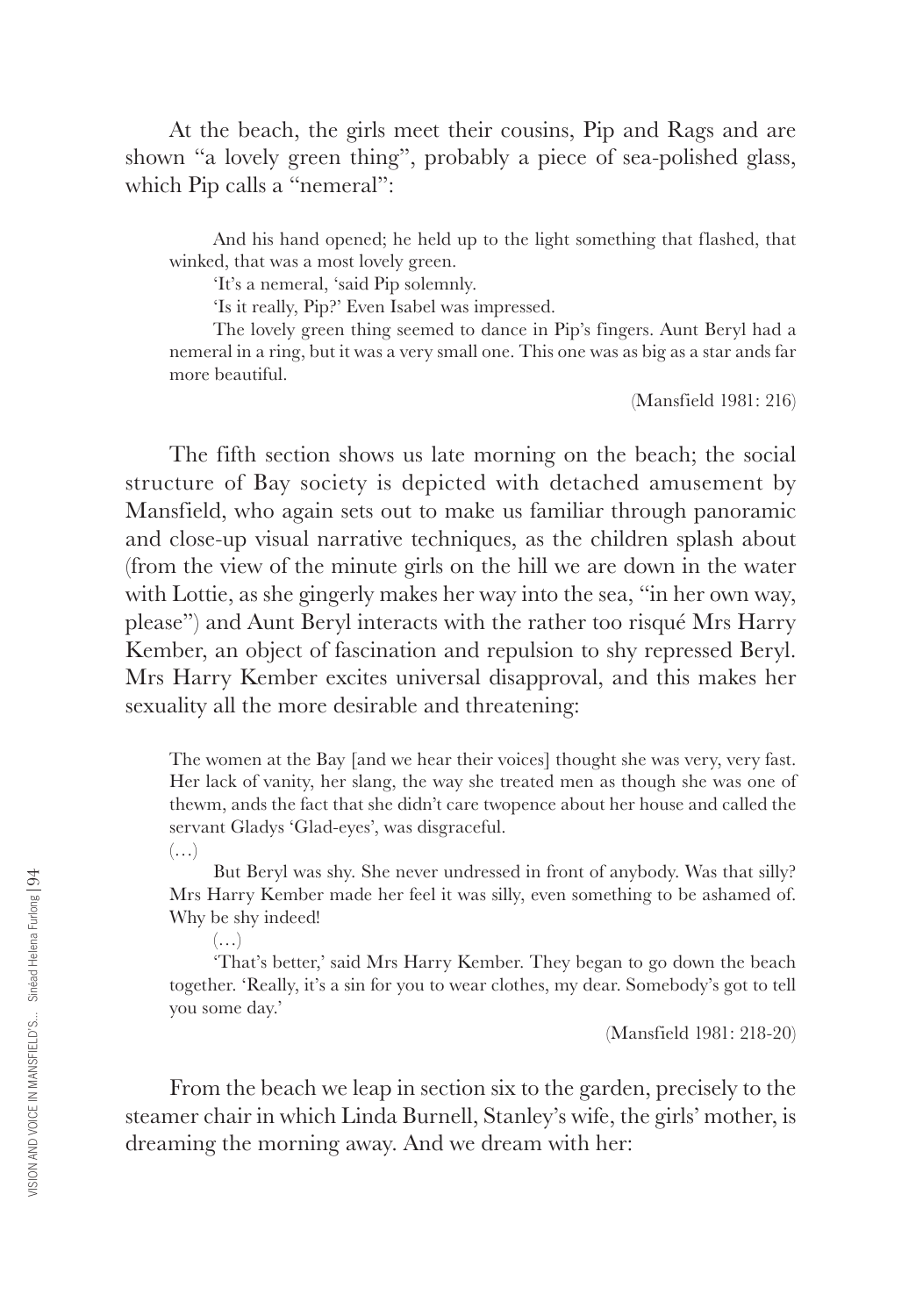Dazzling white the picotees shone; the golden-eyed marigolds glittered; the nasturtiums wreathed the veranda poles in green and gold flame. If only one had time to look at these flowers long enough, time to get over the sense of novelty and strangeness, time to know them! But as soon as one paused to part the petals, to discover the under-side of the leaf, along came Life and one was swept away. And lying in her cane chair, Linda felt so light; she felt like a leaf. Along came Life like a wind and she was seized and shaken; she had to go. Oh dear, would it always be so? Was there no escape?

(Mansfield 1981: 221)

But despite Linda's professed lack of maternal feeling, she cannot help herself smiling back at her smiling baby:

The boy had turned over. He lay facing her, and he was no longer asleep. His dark-blue, baby eyes were open; he looked as though he was peeping at his mother. And suddenly his face dimpled; it broke into a wide, toothless smile, a perfect beam, no less.

'I'm here!' that happy smile seemed to say. 'Why don't you like me?'

There was something so quaint, so unexpected about that smile that Linda smiled herself. But she checked herself and said to the boy coldly, 'I don't like babies.'

'Don't like babies?' The boy couldn't believe her. 'Don't like me?' He waved his arms foolishly at his mother.

 $(\ldots)$ 

Linda was so astonished at the confidence of this little creature… Ah no, be sincere. That was not what she felt; it was something far different, it was something so new, so…. The tears danced in her eyes; she breathed in a small whisper to the boy, 'Hallo, my funny!'

(Mansfield 1981: 223)

Section VII brings us back to the sea; the tide is out, and we, unaccompanied, observe the seascape. Unaccompanied that is, until the narrative points out "Over there on the weed-hung rocks…":

The tide was out; the beach was deserted; lazily flopped the warm sea. The sun beat down, beat down hot and fiery on the fine sand, baking the grey and blue and black and white-veined pebbles. It sucked up the little drop of water that lay in the hollow of the curved shells; it bleached the pink convolvulus that threaded through and through the sand-hills. Nothing seemed to move but the small sandhoppers. Pit-pit-pit! They were never still.

Over there on the weed-hung rocks that looked at low tide like shaggy beasts come down to the water to drink, the sunlight seemed to spin like a silver coin dropped into each of the small rock pools. They danced, they quivered, and minute ripples laved the porous shores. Looking down, bending over, each pool was like a lake with pink and blue houses clustered on the shores; and oh! the vast mountainous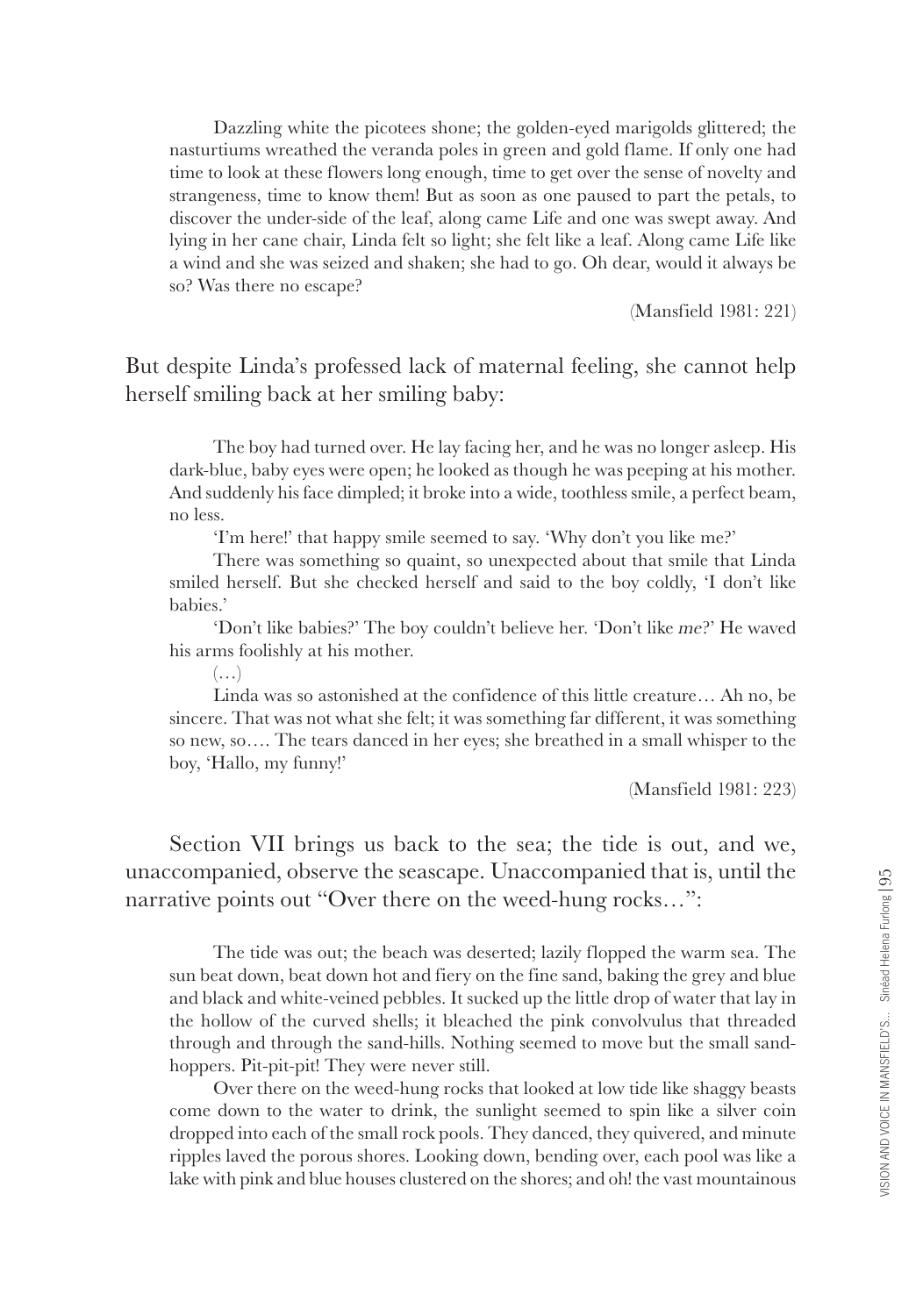country behind those houses – the ravines, the passes, the dangerous creeks and fearful tracks that led to the water's edge. Underneath waved the sea-forest – pink thread-like trees, velvet anemones, and orange berry-spotted weeds. Now a stone on the bottom moved, rocked, and there was a glimpse of a black feeler; now a thread-like creature wavered by and was lost. Something was happening to the pink waving trees; they were changing to a cold moonlight blue. And now there sounded the faintest 'plop'. Who made that sound? What was going on down there? And how strong, how damp the seaweed smelt in the hot sun…..

(Mansfield 1981: 224)

The bush quivers in a haze of heat; inside the bungalows of the summer colony, or the one to which we have access, Kezia and her grandmother are taking their siesta together. We see the room, the bed, hear their voices, follow their thoughts, love Mrs Fairfield as Kezia would (for we have already "been" Kezia, we know her, we felt her injustice at breakfast; and we admire Mrs Fairfield's lack of inhibition facing Stanley's patriarchal gesturing in the morning. Section VIII shows us Alice, the servant girl, on her way to tea at Mrs Stubbs. Overdressed, Mansfield as narrator comments obliquely, but not for the reason Beryl, who is sitting watching the scene through the window, imagines. Alice is not going to meet a horrible common larrikin but simply to tea at Mrs Stubbs's. Mansfield as narrator corrects Beryl's viewpoint, gently chiding her: "But no Beryl was unfair…", though the image of Alice's finery remains comical: we are allowed to laugh a little, but not unkindly, at that.

It is in the ninth section that Mansfield plunges us into the midst of the strange company assembled in the Burnell's wash house after tea. Gradually we realise that the company is made up of Isabel, Kezia, Lottie, Rags and Pip, and that they have adopted animal parts in the game they are playing. Lottie is not doing very well; forgets which animal she is supposed to be, and then what kind of noise she should be making. Again, as was the case in the bungalow where Kezia and her grandma are taking their siesta, Mansfield includes minute details, things children would notice, looking around, indiscriminate objects catching their eyes. Back in the wash house, we, as adult readers, have to work to keep up and remember which child is the rooster, the donkey, the bee, as Mansfield abandons the children's names, in keeping with the reality of the game; re-introducing them when the game reality breaks, is broken, by Lottie's questions or Isabel, the eldest's, attempts at adult mimicry. Suddenly there is a knock at the door and the animals are rooted to the spot: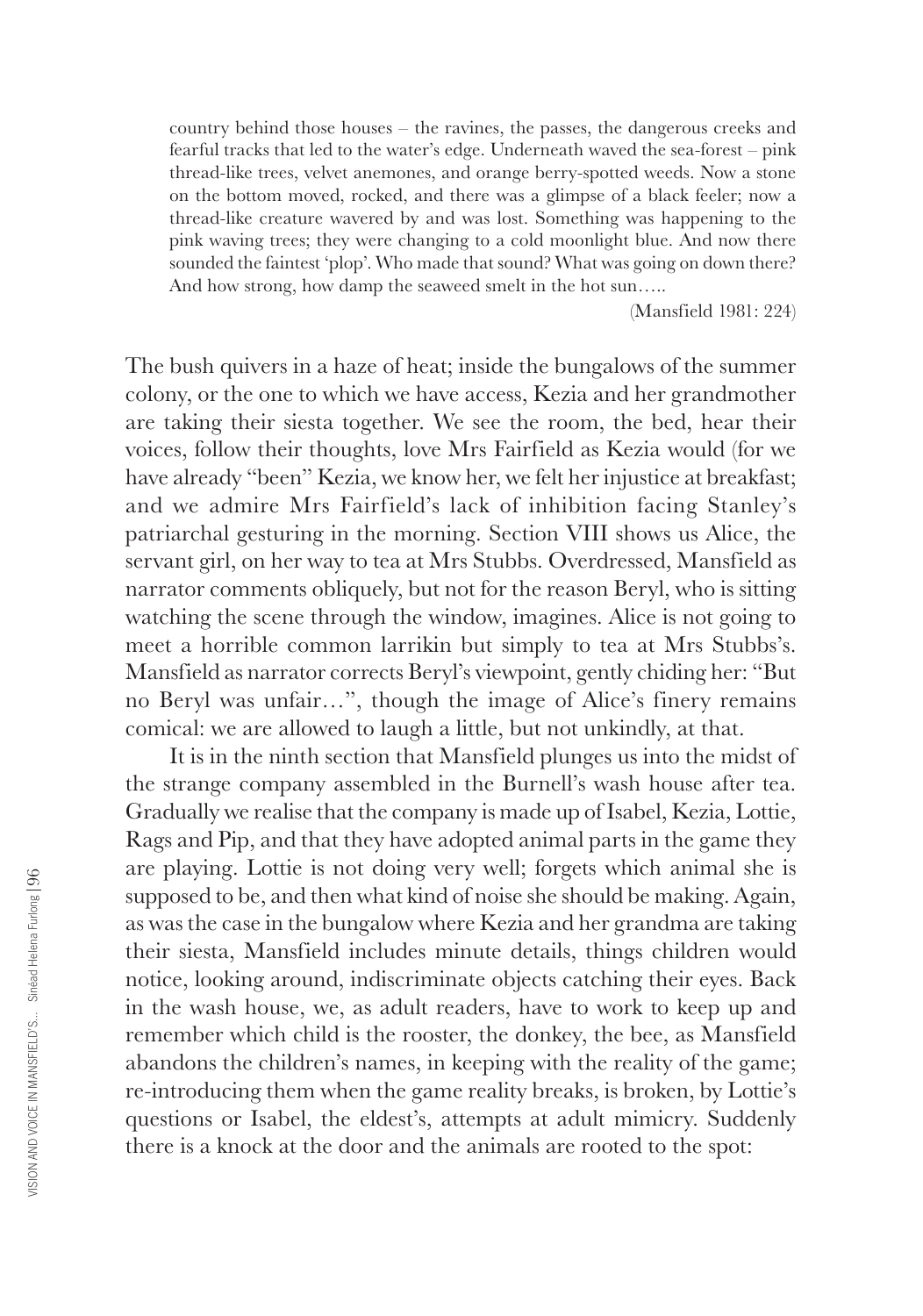'Ss! Wait a minute!' They were in the very thick of it when the bull stopped them, holding up his hand. 'What's that? What's that noise?'

'What noise? What do you mean?' asked the rooster.

'Ss! shut up! Listen!' They were mouse-still. 'I thought I heard a – a sort of knocking,' said the bull.

'What was it like?' asked the sheep faintly.

No answer.

The bee gave a shudder. 'Whatever did we shut the door for?' she said softly. Oh, why, why did we shut the door?

While they were playing, the day had faded; the gorgeous sunset had blazed and died. And now the quick dark came racing over the sea, over the sand-hills, up the paddock. You were frightened to look in the corners of the washhouse, and yet you had to look with all your might. And somewhere, far away, grandma was lighting a lamp. The blinds were being pulled down; the kitchen fire leapt in the tins on the mantelpiece.

'It would be awful now,' said the bull, 'if a spider was to fall from the ceiling on to the table, wouldn't it?'

'Spiders don't fall from ceilings.'

'Yes, they do. Our Min told us she'd seen a spider as big as a saucer, with long hairs on it like a gooseberry.'

Quickly all the little heads were jerked up; all the little bodies drew together, pressed together.

'Why doesn't somebody come and call us?' cried the rooster.

Oh, those grown-ups, laughing and snug, sitting in the lamp-light, drinking out of cups! They'd forgotten about them. No, not really forgotten. That was what their smile meant. They had decided to leave them there all by themselves.

Suddenly Lottie gave such a piercing scream that all of them jumped off their forms, all of them screamed too. 'A face – a face looking!' shrieked Lottie.

It was true, it was real. Pressed against the window was a pale face, black eyes, a black beard.

'Grandma! Mother! Somebody!'

But they had not got to the door, tumbling over one another, before it opened for Uncle Jonathan. He had come to take the little boys home.

(Mansfield 1981: 234-5)

The sun has set; in section X1 we sit, with Florrie the cat, on the veranda:

Light shone in the windows of the bungalow. Two square patches of gold fell upon the pinks and the peaked marigolds. Florrie, the cat, came out on to the veranda, and sat on the top step, her white paws close together, her tail curled round. She looked content, as though she had been waiting for this moment all day.

'Thank goodness, it's getting late,' said Florrie. 'Thank goodness, the long day is over.' Her greengage eyes opened.

(Mansfield 1981: 239)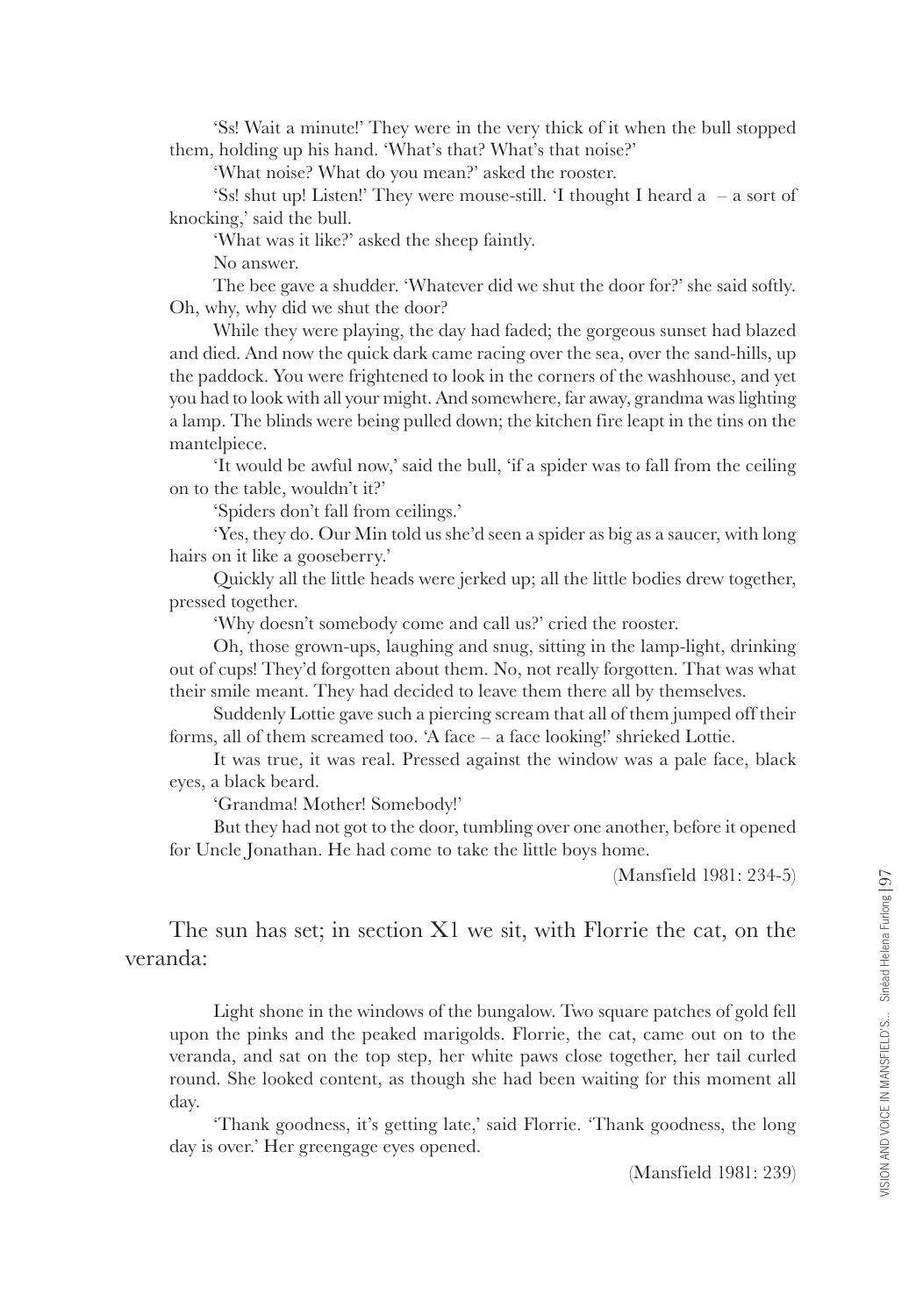Stanley arrives home, and we see a glimpse of what Linda earlier called "her" Stanley. Night falls. Section XII introduces an unidentified voice filled with excitement. Whose is it? we ask, for it is not recognisable immediately. Our curiosity envelops us, and we are perhaps a little surprised to find it belonging to Beryl. We might not have thought her capable of childlike enthusiasm. But we read on…

Why does one feel so different at night? Why is it so exciting to be awake when everybody else is asleep? Late – it is very late! And yet every moment you feel more and more wakeful, as though you were slowly, almost with every breath, waking up into a new, wonderful, far more thrilling and exciting world than the daylight one.

(Mansfield 1981: 241)

Beryl is dreaming of romantic adventure as she gets ready for bed. And Mansfield, while smiling at Beryl, and directing us to smile, is sympathetic. As readers we have to check our initial amusement, and concur:

It is lonely living by oneself. Of course, there are relations, friends, heaps of them; but that's not what she means. She want some one who will find the beryl they none of them know, who will expect her to be that Beryl always. She wants a lover. (Mansfield 1981: 242)

Mansfield may have made Beryl familiar to us, but after all she is the narrative voice from whom all other voices come. Beryl sees herself in the third person: "It wasn't possible to think that Beryl Fairfield never married, that lovely fascinating girl…" (Mansfield 1981: 243). She hears a voice, a man, at the gate, calling her; her dream materialises; she climbs out of her low window, runs down the grass to the gate and "the voice" speaks again. Suddenly, confronted with her dream, no longer a daydream, out of the safety of her imagination and her bedroom, no longer looking in the glass, she is frightened, terrified. The voice belongs to Harry Kember, a name with which we are familiar once again, the man described in hyper-real terms in section V:

Mrs Kember's husband was at least ten years younger than she was, and so incredibly handsome that he looked like a mask or a most perfect illustration in an American novel rather than a man. Black hair, dark blue eyes, red lips, a slow sleepy smile, a fine tennis player, a perfect dancer, and with it all a mystery.

(Mansfield 1981: 218)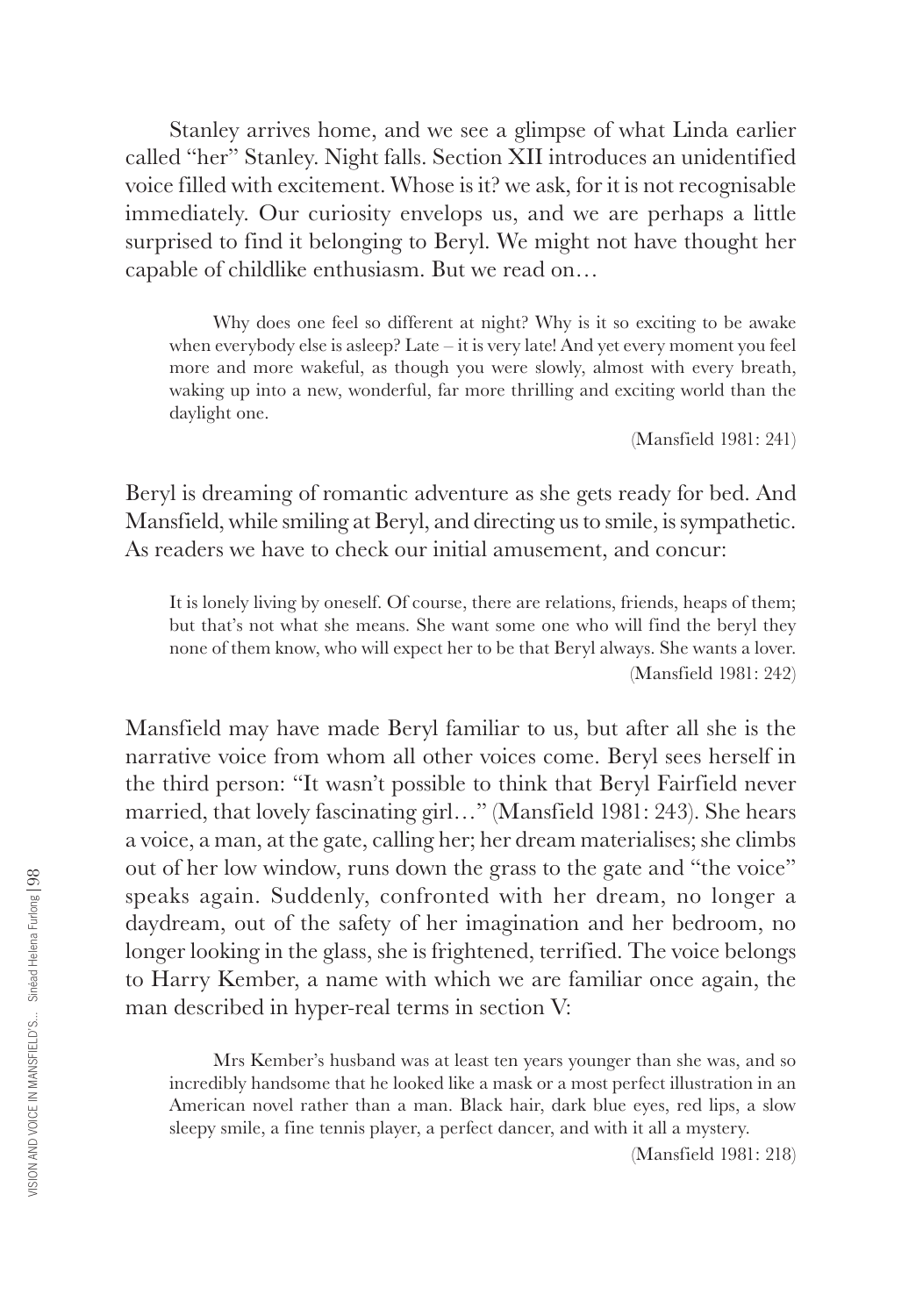Beryl flees and leaves Harry bemused, stammering, calling out in the dark. But nobody answers him. The final section leaves us unruffled. All is still. Presumably Beryl is asleep, or at least safe in bed. Mansfield retires, leaving us with the images and voices of a day at her bay:

A cloud, small, serene, floated across the moon. In that moment of darkness the sea sounded deep, troubled. Then the cloud sailed away, and the sound of the sea was a vague murmur, as though it waked out of a dark dream. All was still.

(Mansfield 1981: 245)

## **II**

Woolf's The Waves is preoccupied with identity, with language and sensation, but in a very different way from "At the Bay", where everything becomes – is instantly – familiar, and as readers we connect to childhood and adult desires and fears. From the outset, we are aware in The Waves of the pattern Woolf wishes to establish, in her italicised passages which mark the passing of time and punctuate the story of the six lives of the main protagonists Bernard, Louis, Neville, Jinny, Susan and Rhoda. To begin with, they are children. But their voices are not childlike, or at least are capable of expanding and contracting, telescoping and becoming microscopic, as they consider elements of time past and future, elements of their relations to each other and to the world which they are beginning to perceive, to encounter to attempt to understand. Thus:

'I see a ring,' said Bernard, 'hanging above me. It quivers and hangs in a loop of light.'

'I see a slab of pale yellow,' said Susan, 'spreading away until it meets a purple stripe.'

'I hear a sound, 'said Rhoda, 'cheep, chirp; cheep, chirp; going up and down.'

'I see a globe,' said Neville, 'hanging down in a drop against the enormous flanks of some hill.'

'I see a crimson tassel, ' said Jinny, 'twisted with gold threads.'

'I hear something stamping, 'said Louis. 'A great beast's foot is chained. It stamps, and stamps, and stamps.'

'Look at the spider's web on the corner of the balcony,' said Bernard. 'It has beads of water on it, drops of white light.'

'The leaves are gathered round the window like pointed ears,' said Susan.

'A shadow falls on the path,' said Louis, 'like an elbow bent.'

'Islands of light are swimming on the grass,' said Rhoda. 'They have fallen through the trees.'

'The birds' eyes are bright in the tunnels between the leaves,' said Neville.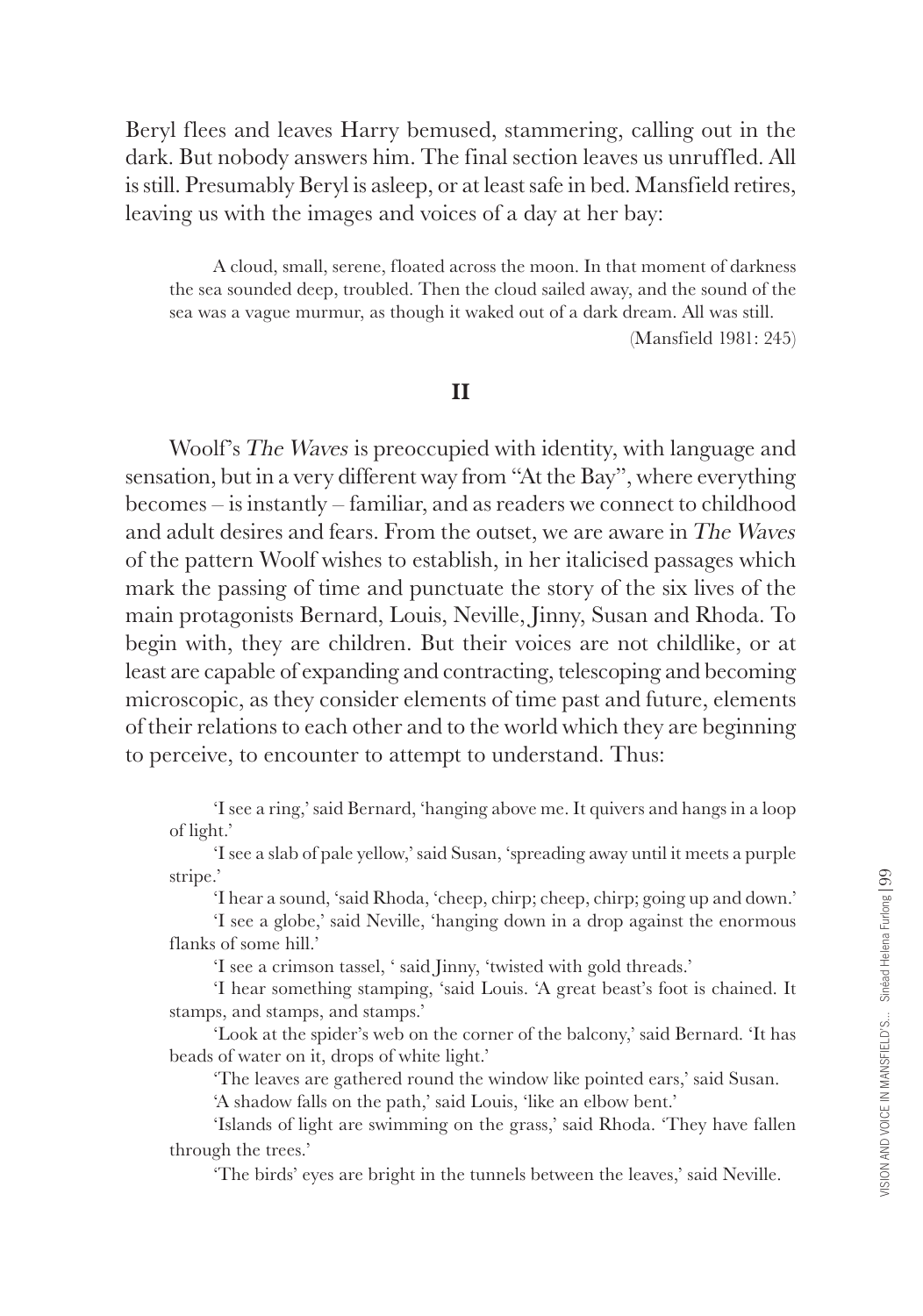'The stalks are covered with harsh, short hairs,' said Jinny, 'and drops of water have stuck to them<sup>'</sup>

'A caterpillar is curled in a green ring,' said Susan, 'notched with blunt feet.'

'The grey-shelled snail draws across the path and flattens the blades behind him,' said Rhoda.

'And burning lights from the window-panes flash in and out on the grasses,' said Louis.

'Stones are cold to my feet,' said Neville. 'I feel each one, round or pointed, separately.'

'The back of my hand burns,' said Jinny, 'but the palm is clammy and damp with dew.'

'Now the cock crows like a spurt of hard, red water in the white tide,' said Bernard.

'Birds are singing up and down and in and out all round us,' said Susan.

'The beast stamps, the elephant with its foot chained; the great brute on the beach stamps,' said Louis.

'Look at the house,' said Jinny, 'with all its windows white with blinds.'

'Cold water begins to run from the scullery tap,' said Rhoda, 'over the mackerel in the bowl.'

'The walls are cracked with gold cracks, 'said Bernard, 'and there are blue, finger-shaped shadows of leaves beneath the windows.'

'Now Mrs Constable pulls up her thick black stockings, ' said Susan.

'When the smoke rises, sleep curls off the roof like a mist,' said Louis.

'The birds sang in chorus first,' said Rhoda. 'Now the scullery door is unbarred. Off they fly. Off they fly like a fling of seed. But one sings by the bedroom window alone.'

'Bubbles form on the floor of the saucepan,' said Jinny. 'Then they rise, quicker and quicker, in a silver chain to the top.'

'Now Biddy scrapes the fish-scales with a jagged knife on to a wooden board,' said Neville.

'The dining-room window is dark blue now,' said Bernard, 'and the air ripples above the chimneys.'

'A swallow is perched on the lightning-conductor,' said Susan. 'and Biddy has smacked down the bucket on the kitchen flags.'

'That is the first stroke of the church bell,' said Louis. 'Then the others follow; one, two; one, two; one, two.'

'Look at the table-cloth, flying white along the table,' said Rhoda. 'Now there are rounds of white china, and silvers streaks beside each plate.'

'Suddenly a bee booms in my ear, 'said Neville. 'It is here; it is past.'

'I burn, I shiver,' said Jinny, 'out of this sun, into this shadow.'

'Now they have all gone,' said Louis. 'I am alone. They have gone into the house for breakfast, and I am left standing by the wall among the flowers. It is very early, before lessons. Flower after flower is specked on the depths of green. The petals are harlequins. Stalks rise from the black hollows beneath. The flowers swim like fish made of light upon the dark, green waters. I hold a stalk in my hand. I am the stalk. My roots go down to the depths of the world, through earth dry with brick, and damp earth, through veins of lead and silver. I am all fibre. All tremors shake me, and the weight of the earth is pressed to my ribs. Up here my eyes are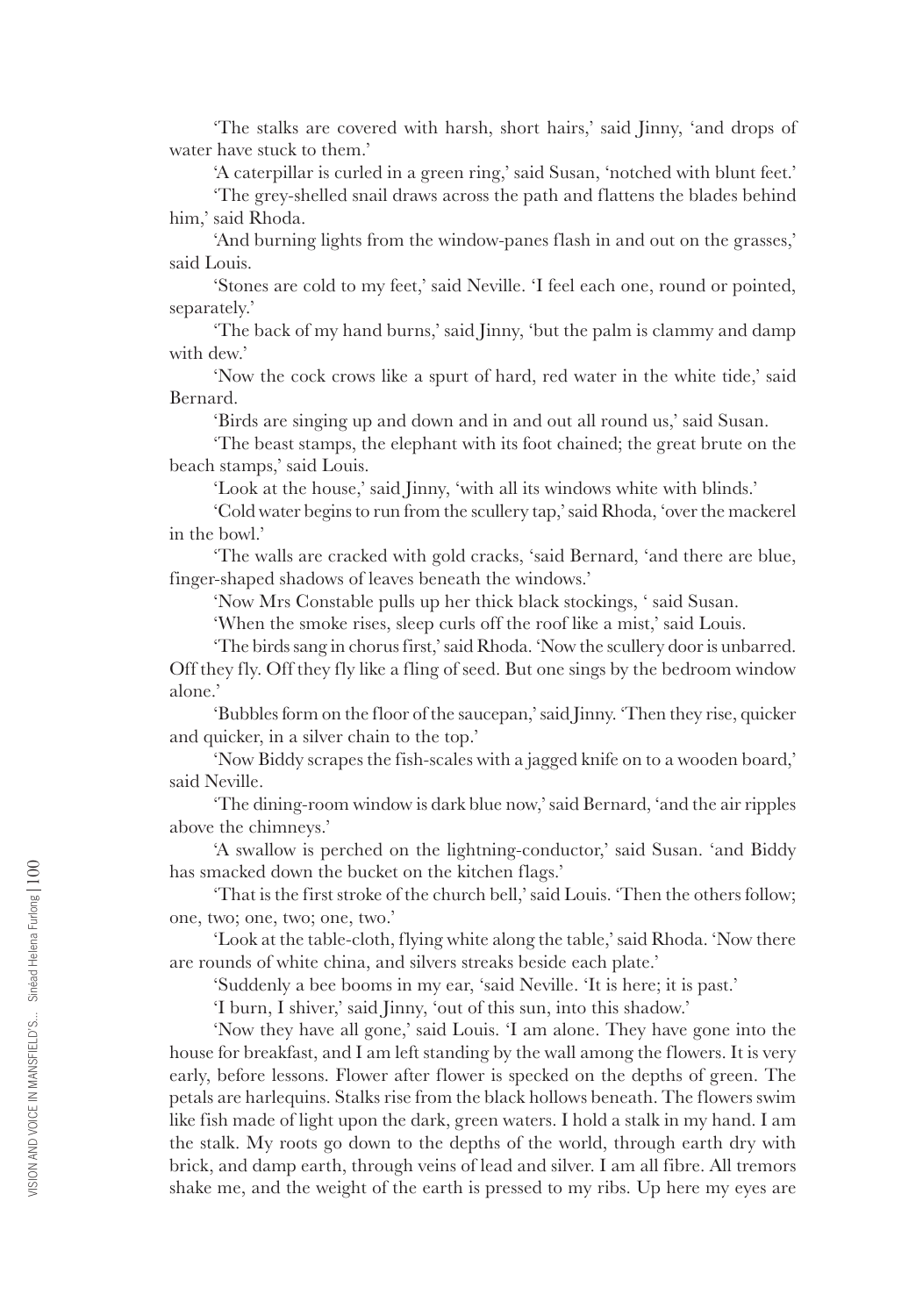green leaves, unseeing. I am a boy in grey flannels with a belt fastened by a brass snake up here. Down there my eyes are the lidless eyes of a stone figure in a desert by the Nile. I see women passing with red pitchers to the river; I see camels swaying and men in turbans. I hear tramplings, tremblings, stirrings round me'.

(Woolf 1992: 5-7)

The opening section establishes events which mark all the protagonists (Jinny kisses Louis; Bernard and Susan go exploring; Susan sees two servants, Florrie and Ernest, kissing in the garden) and recur as leitmotifs explaining subsequent actions and inaction as the novel progresses and as Woolf plots their lives through language and imagery. We learn certain things about character, although Woolf and Bernard who tells stories, are loath to acknowledge that there is such a thing as a definite character, for the novel is an effort to impress upon the reader how many and varied are our Selves; how others imagine we are whole, when we are not; how destabilising perception and attribution can be to one's sense of self. Each voice, to begin with, is indistinct, but gradually we learn to distinguish traits, phrases, desires, fears, which belong to the individual voices. Louis has an Australian accent, his father is a banker at Brisbane, two unalterable "facts" which shape his relation to the world and other people; Jinny loves movement, to dance, to be admired; hers is the language of the body; Susan is at home in the countryside, takes on maternity, makes herself hard for her young ones; Rhoda looks for amulets to calm her, things that make her feel whole. Bernard loves words, collects phrases for a story which he realises he will never tell; Neville wants to love, to be splendid, needs an Other to calm his sense of anguish. And they all grow, as voices, as protagonists, and pass through the stages of life, of school, of youth, to middle-age, when phrases that recur ultimately are seen to define them as much as they can be defined as this or that. Woolf's text destabilises our concept of knowing identity through vision and voice. Paradoxically however, as readers, far from remaining unfamiliar, we come to know, to a certain extent, to recognise the visual and verbal traits of each of the protagonists. We recognise gestures, images, patterns, we are guided by the narrative voice, the narrative voices, for they are both distinct and a part of each other; they are linked and they separate, falling like echoes on the page, following the rhythm of Woolf's central motif of the waves, and the dying falls, the cadence of borrowed poetry, prose and drama from Woolf's well of impressions. We are familiar and yet distanced, the converse of our relation to Mansfield's vision of the bay. It is the immediacy of Mansfield's writing that jolts the reader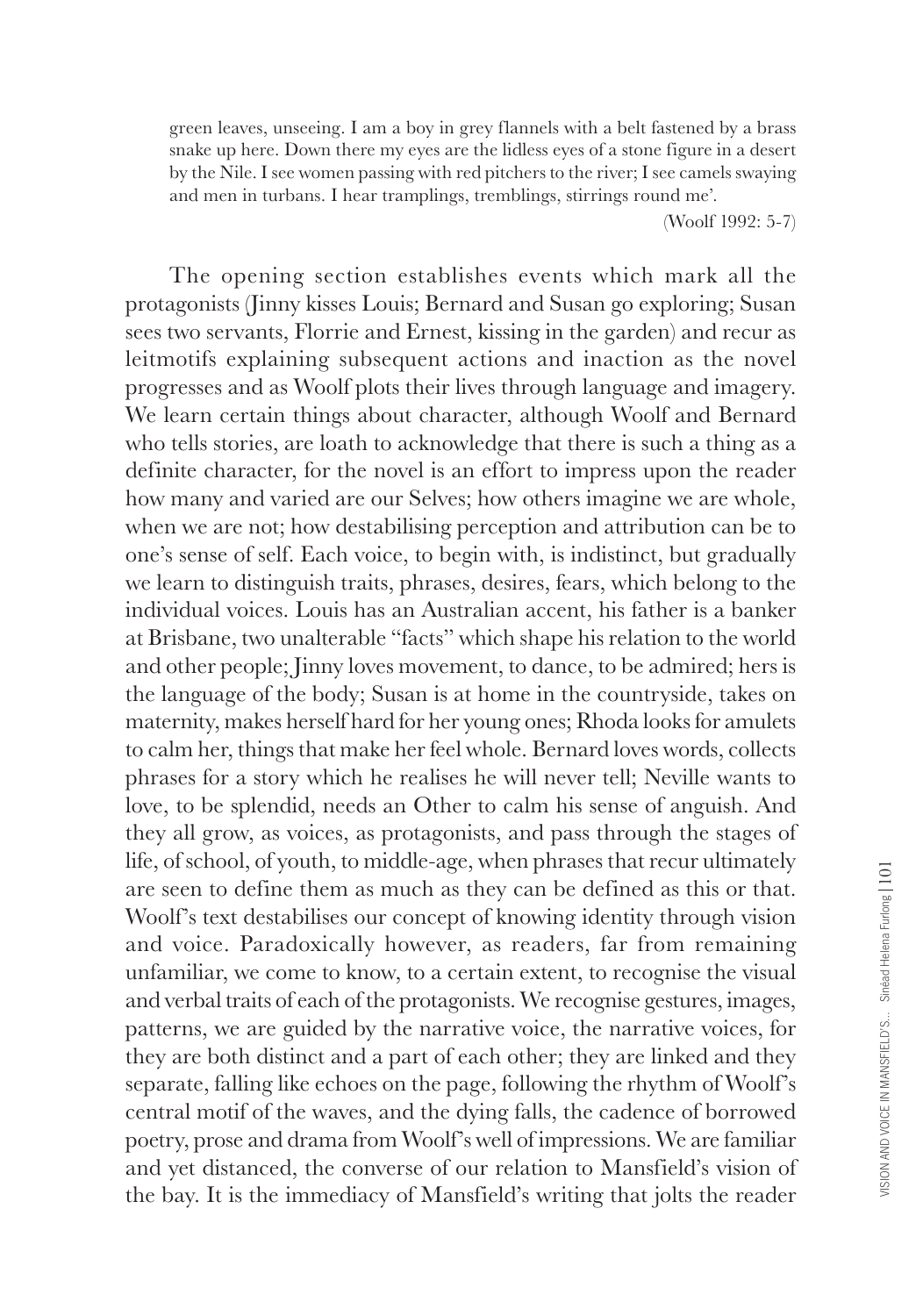into active participation, plunges us willingly into the text and into the life of the Burnells at the sea. We follow and imagine and hear and taste, and plunge and rejoice in the location and the objects Mansfield holds up to our eyes. Conversely, we remain distanced from the six "individual" voices of The Waves; we cannot say we know them or are them; we lose our sense of self just as the protagonists grapple with their own identity and their relation to the world. Faced with the Mansfield text we are young again, we participate, we see through the children's eyes. Mansfield makes us small, makes us see, as Kezia does in "Prelude", a blue and a yellow Lottie through the stained glass window. Mansfield does not comment on perception; she involves us in the process of viewing and naming. In The Waves, things have names, children have adult language and philosophy at their disposal; all is strange, and then familiar, we cannot love the text as if it were experienced by us; Woolf's conscious lyricism, her work of great beauty, her prose poem as Stephen Spender called it, is matched by Mansfield's seemingly unconscious effort to reveal, to make new again, this blade of grass, this shiny button, that childhood worry or delight. And the delight, finally, is ours.

Trinity College, Dublin

## **References**

CRARY, Jonathan (1990). Techniques of the Observer: On Vision and Modernity in the Nineteenth Century. Cambridge, Massachusetts & London, England: MIT Press.

CRARY, Jonathan (1999). Suspensions of Perception: Attention, Spectacle, and Modern Culture. Cambridge, Massachusetts/London, England: MIT Press.

ELKINS, James (1999). The Domain of Images. Ithaca, New York & London: Cornell University Press.

ELKINS, James (1999). Why Are Our Pictures Puzzles? On the Modern Origins of Pictorial Complexity. New York & London: Routledge.

ELKINS, James (1994). The Poetics of Perspective. Ithaca, New York & London: Cornell University Press.